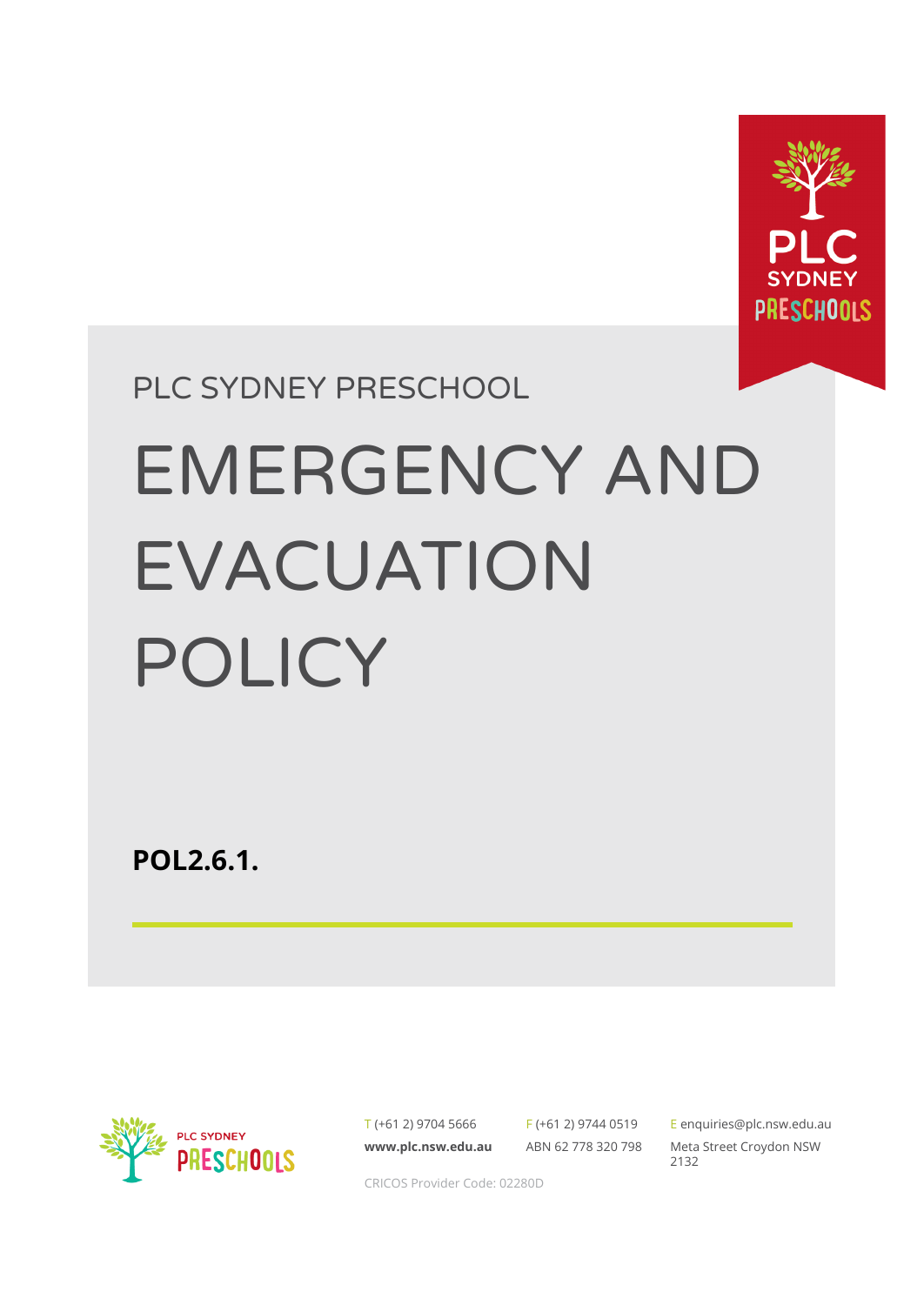| <b>Name of Policy</b> | PLC SYDNEY PRESCHOOL EMERGENCY AND EVACUATION POLICY         |
|-----------------------|--------------------------------------------------------------|
| <b>Policy Number</b>  | POL2.6.1.                                                    |
| <b>Policy Status</b>  | APPROVED                                                     |
| <b>Date Effective</b> | January 2020                                                 |
| <b>Last Edited</b>    | March 2021                                                   |
| Date of Next Review   | <b>March 2022</b>                                            |
| <b>Review Period</b>  | Every year or as required as a result of legislative changes |
| <b>Contact Person</b> | Director of Preschool                                        |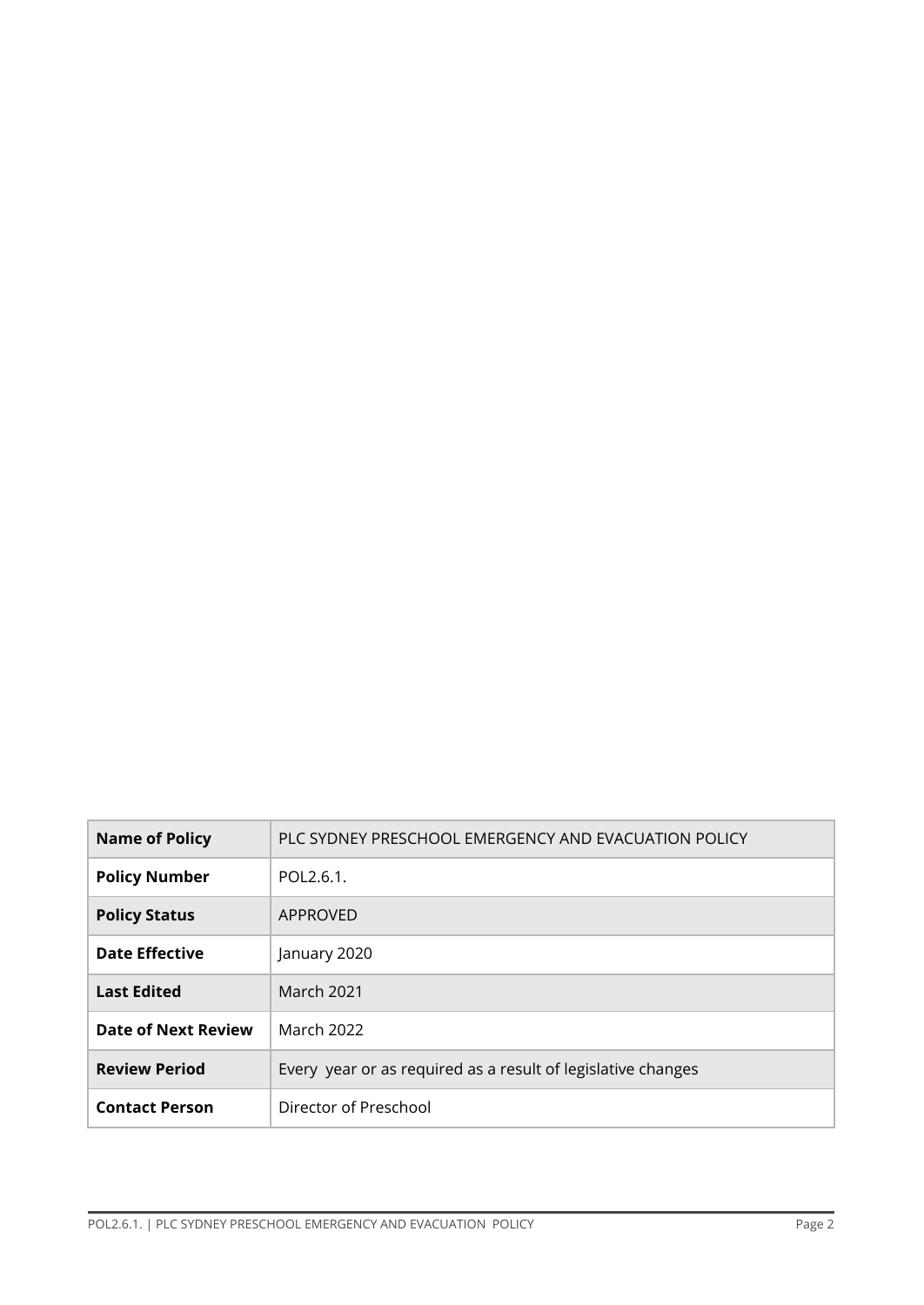## **TABLE OF CONTENTS**

| <b>1 RELATED LEGISLATION AND REFERENCES</b>    |                |  |
|------------------------------------------------|----------------|--|
| <b>2 INTRODUCTION</b>                          | 4              |  |
| <b>3 OUTCOMES</b>                              | 4              |  |
| <b>4 STRATEGIES</b>                            | 5              |  |
| 4.1 RISK ASSESSMENT FOR POTENTIAL EMERGENCIES  | 5              |  |
| 4.2 DISCOVERING AN EMERGENCY                   | 6              |  |
| 4.3 EVACUATION DRILLS AND EMERGENCY EVACUATION | 6              |  |
| 4.4 AFTER THE EVACUATION EMERGENCY IS OVER     | 6              |  |
| <b>4.5 LOCKDOWN EMERGENCY</b>                  | $\overline{7}$ |  |
| <b>5 ROLES AND RESPONSIBILITIES</b>            | 8              |  |
| <b>6 POLICY EVALUATION AND REVIEW</b>          |                |  |
| <b>7 APPENDIX</b>                              |                |  |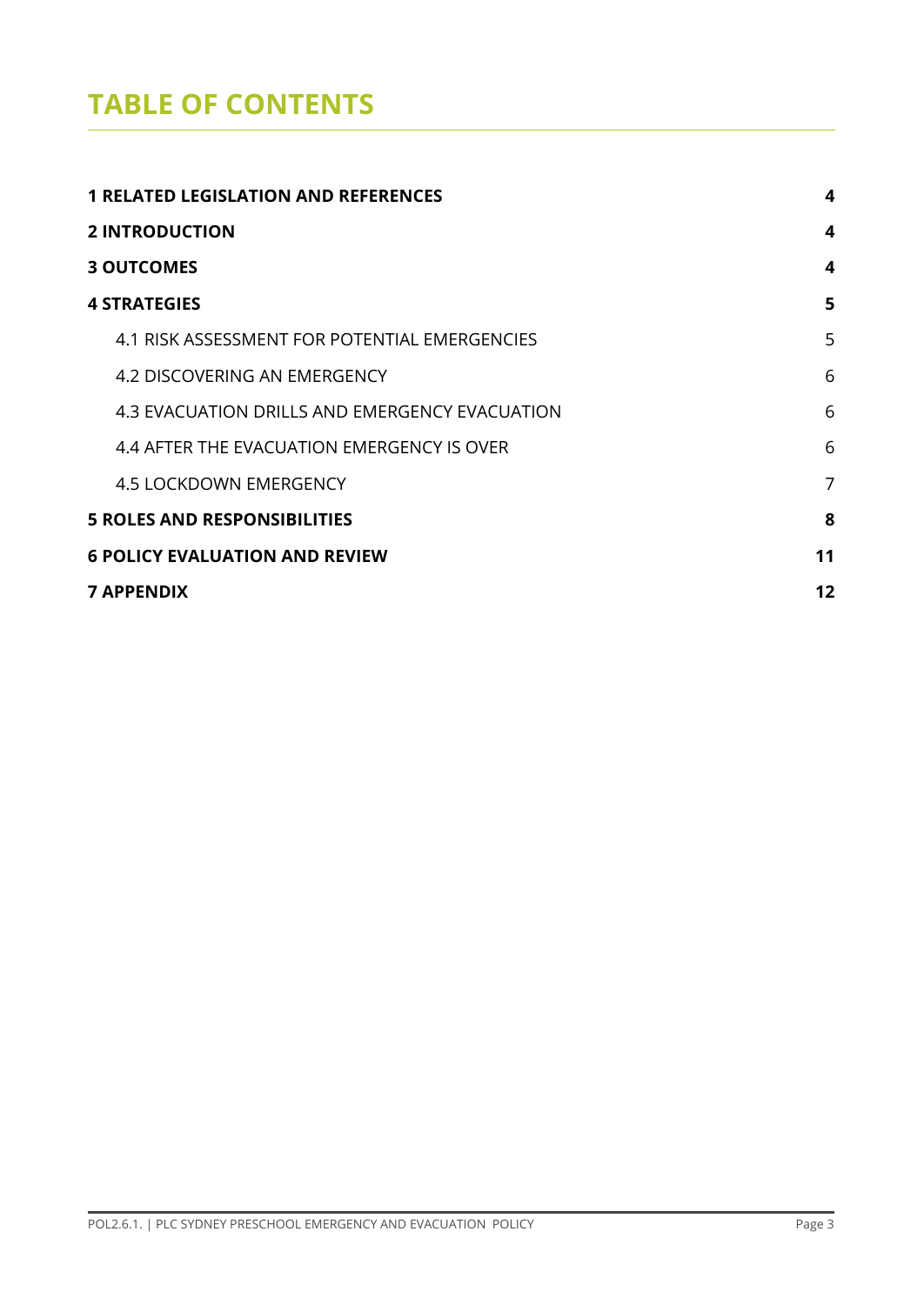## <span id="page-3-0"></span>**1 RELATED LEGISLATION AND REFERENCES**

This information refers to Quality Area 2 of the National Quality Standards: CHILDREN'S HEALTH AND SAFETY.

- **●** *Education and Care Services National Law Act 2010:* Sections 167, 169
- **●** *Education and Care Services National Regulations 2011*: Regulations 97, 98, 168 (2)(e)
- *● Work Health and Safety Act 2011*
- *● Work Health and Safety Regulation 2011: 43*

## <span id="page-3-1"></span>**2 INTRODUCTION**

The PLC Sydney Preschool is committed to identifying risks and hazards of emergency and evacuation situations, and planning for their reduction or minimisation, and ongoing review of planned actions around handling these situations including:

- Conducting ongoing risk assessment and reviews of all potential emergency and evacuation situations, including medical emergency situations (see Medical Conditions Policy).
- Develop specific procedures around each potential emergency situation and ensure full awareness by all staff through the provision of professional development.
- Ensure regular rehearsal and evaluation of emergency and evacuation procedures.

## <span id="page-3-2"></span>**3 OUTCOMES**

Emergency and evacuation situations in the PLC Sydney Preschool can arise in a number of circumstances and for a variety of reasons. In the event of an emergency or evacuation situation, the safety and wellbeing of all staff, children, families and visitors to the centre is paramount.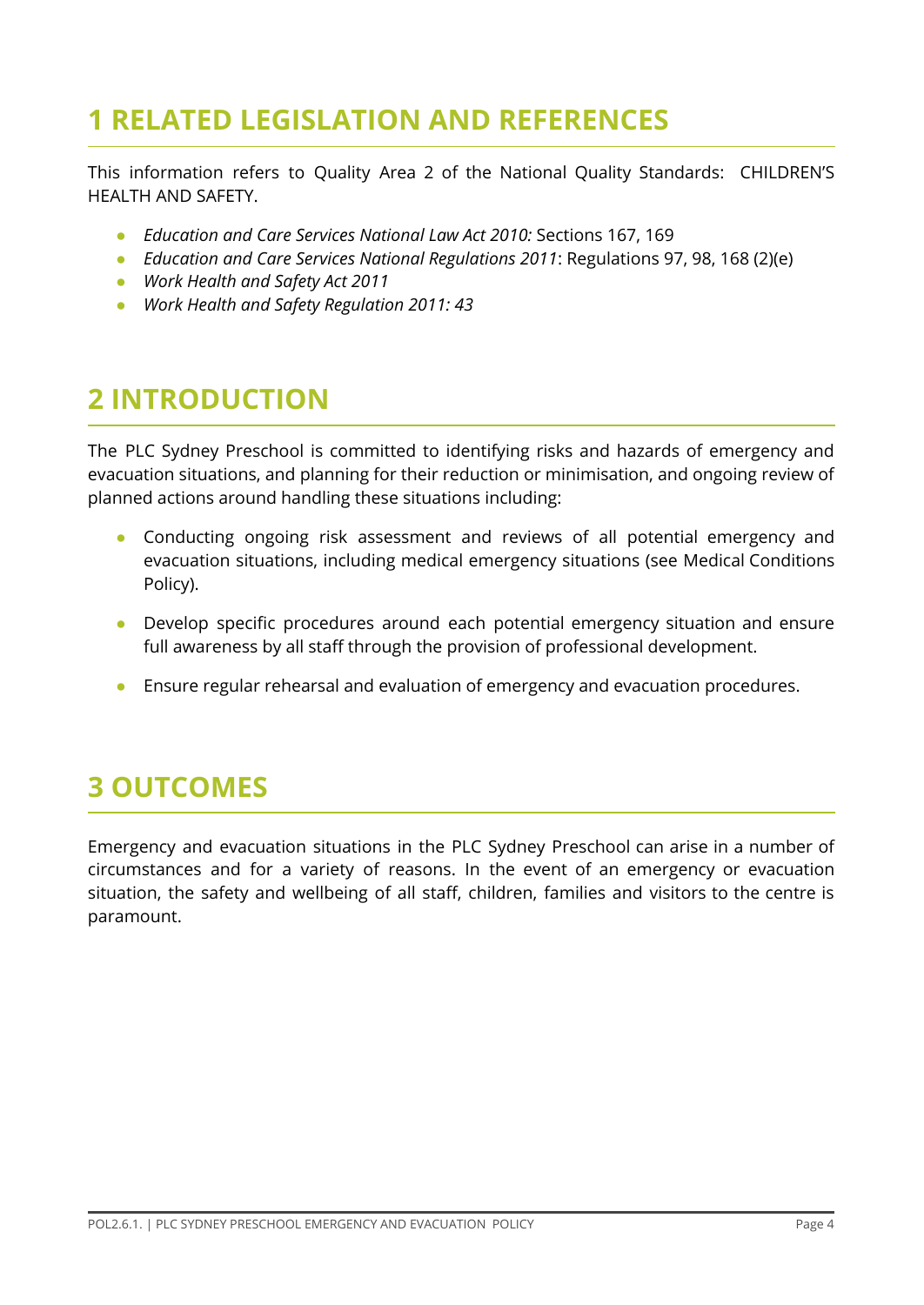## <span id="page-4-0"></span>**4 STRATEGIES**

#### <span id="page-4-1"></span>**4.1 RISK ASSESSMENT FOR POTENTIAL EMERGENCIES**

In preparing the emergency and evacuation procedures, a risk assessment is conducted to identify potential emergencies relevant to the PLC Sydney Preschool.

Emergencies may entail an evacuation, on- or off-campus, or a lockdown:

- **•** an **evacuation** is the temporary but rapid removal of staff and students away from a building or disaster area as a rescue or precautionary measure.
- a **lockdown** is the securing of staff and students within buildings and stopping or restricting any access into buildings and ceasing external movement about the school until the threat or risk has been resolved

The Emergency Management Folder is kept in the Preschool Office and contains:

- Detailed risk assessment and control measures of potential emergencies to which the Preschool may be exposed. Documentation is assessed and updated periodically and when needed as circumstances change.
- Detailed, specific procedures to follow in the event of any emergency or evacuation including, but not limited to:
	- Natural disaster
	- Fire or smoke
	- Bomb threat
	- Snake or other potentially dangerous animal
	- Act of terrorism
	- Chemical or hazardous leaks and spills
	- Loss of power or water
	- Intruders
	- Outbreak of infectious disease or illness
	- Death of a child or adult
- A copy of the emergency and evacuation floor plan and instructions are displayed in a prominent position in the foyer near each exit at the Preschool.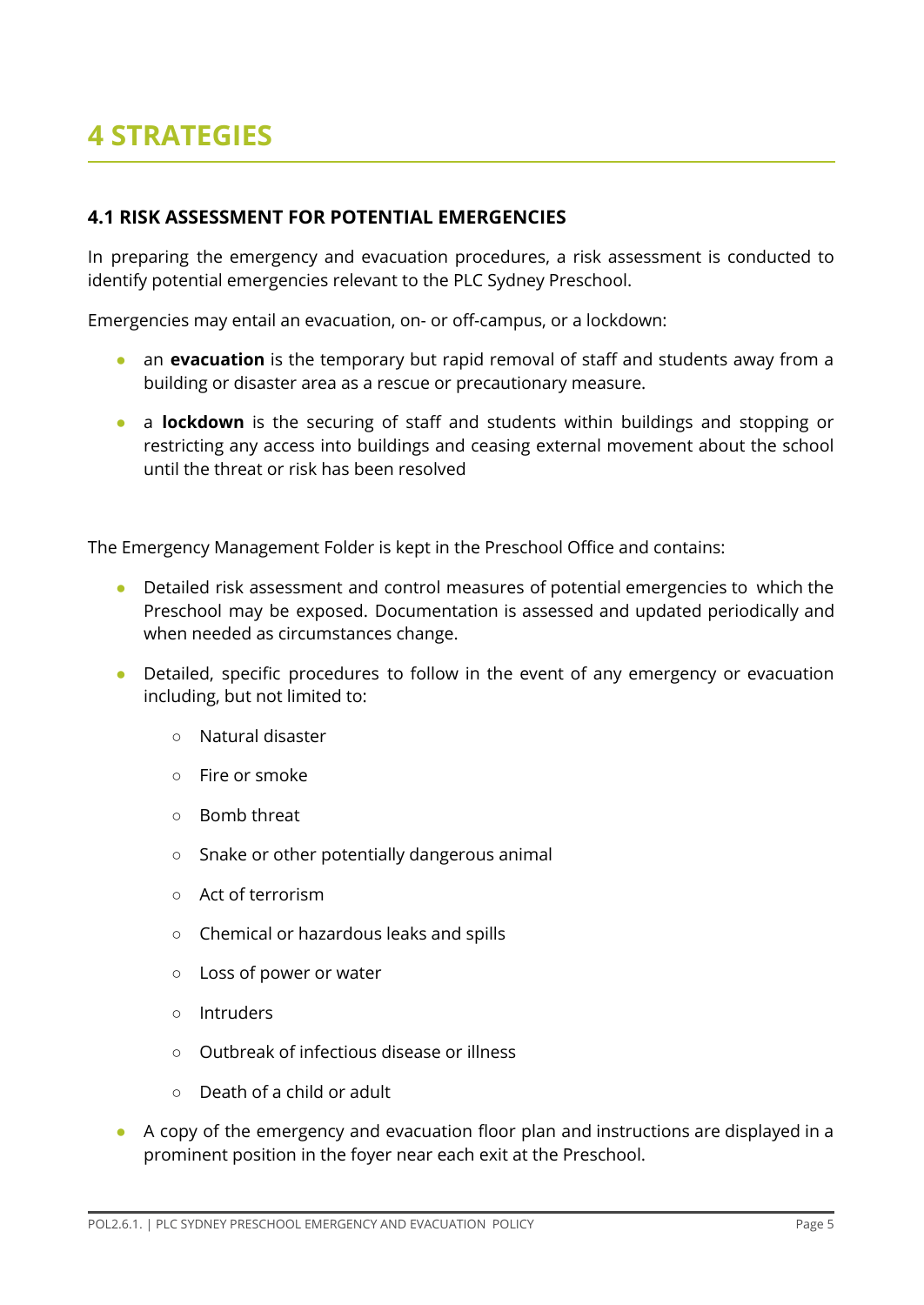- Staffing rosters ensure that at least one Educator who holds a current approved first aid qualification and has undertaken current approved anaphylaxis management training and approved emergency asthma management training will be immediately available in the event of an emergency.
- Emergency telephone numbers are clearly displayed above every telephone.

#### <span id="page-5-0"></span>**4.2 DISCOVERING AN EMERGENCY**

- Educators who discover an emergency are required to alert the Responsible Person immediately so that they can determine and implement control measures.
- After immediate assessment, the Responsible Person will then call LOCKDOWN, LOCKOUT or an EVACUATION depending on the type of emergency.

#### <span id="page-5-1"></span>**4.3 EVACUATION DRILLS AND EMERGENCY EVACUATION**

- Evacuation Drills are carried out every three months without notice, at different times of the day, in accordance with the *Education and Care Service National Regulations*.
- The processes of the Evacuation Procedures document will be followed.
- Each drill is documented to include the date, time, how many people in the building according to attendance registers, how many people evacuated, the time it takes to evacuate, what simulated emergency conditions (if any), any problems encountered, weather conditions, and any additional notes. This documentation is kept for a minimum of three years.
- Simulated emergency conditions consider a variety of practice styles such as scenarios in the rooms, around the yards, and out of the grounds.
- Emergency whistles are provided in designated areas throughout the Preschool. Whistles are only to be used for evacuation purposes.

#### <span id="page-5-2"></span>**4.4 AFTER THE EVACUATION EMERGENCY IS OVER**

- In the event that the building is unsafe to return to, the Responsible Person will notify parents or emergency contacts to collect each child.
- If able to return to the building, with reassurance and calmness, walk back to the centre following the safety procedures, recheck that all children have returned and discuss as developmentally appropriate the emergency that has taken place.
- Consider counselling services for anyone affected by the emergency.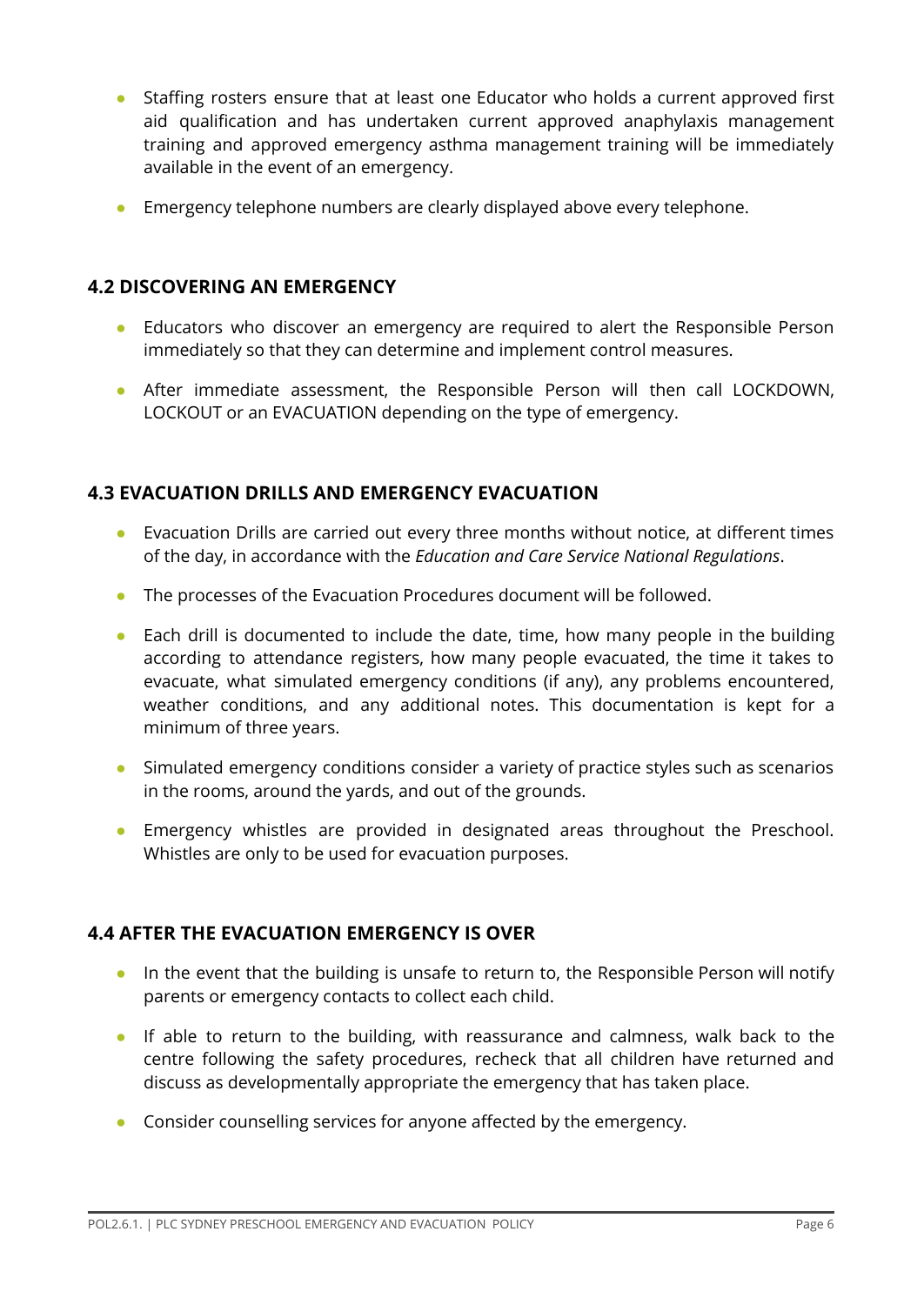#### <span id="page-6-0"></span>**4.5 LOCKDOWN EMERGENCY**

- Lockdown Drills are carried out every three months without notice, at different times of the day, in accordance with the *Education and Care Service National Regulations*.
- The processes of the Lockdown Procedures document will be followed.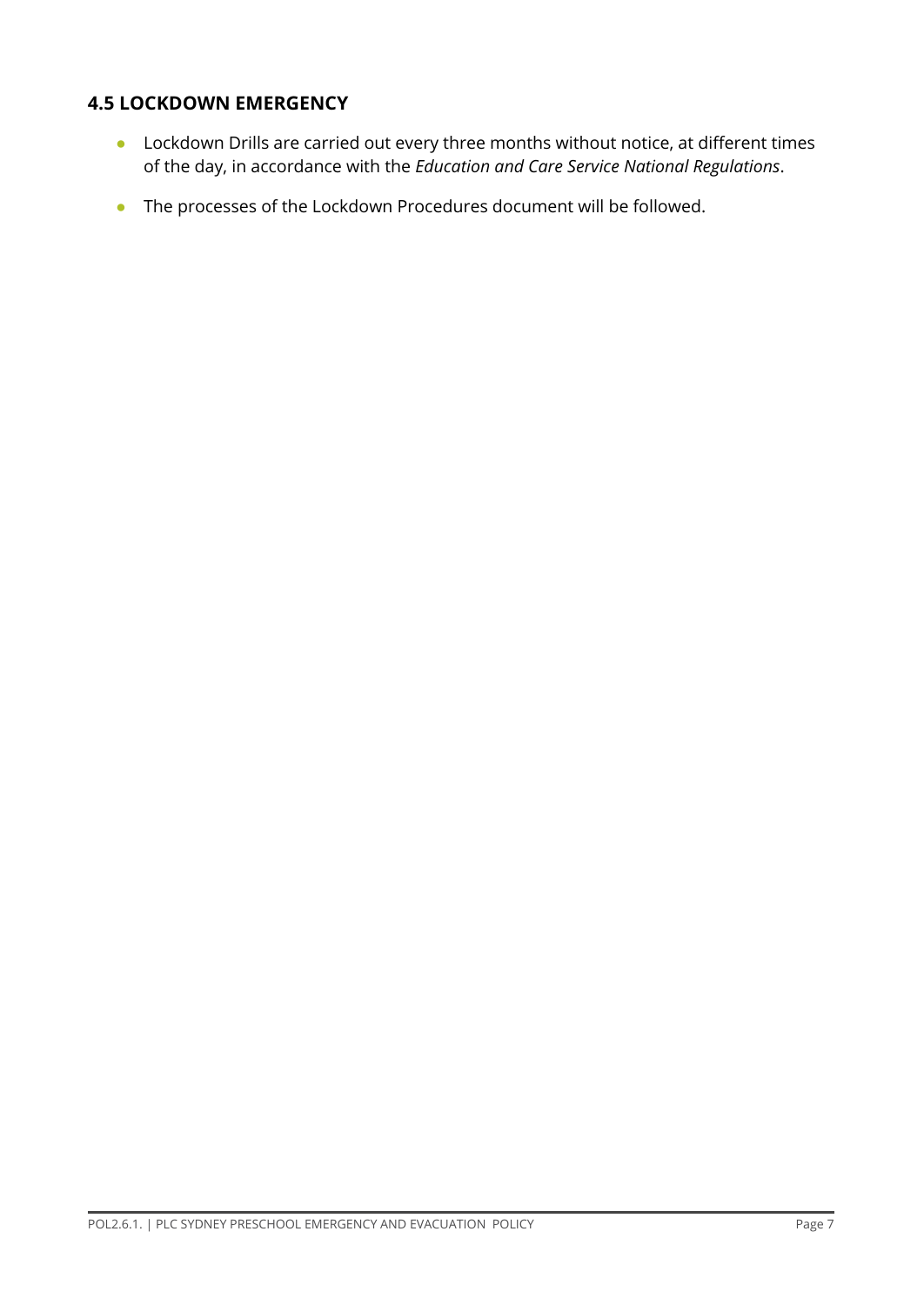## <span id="page-7-0"></span>**5 ROLES AND RESPONSIBILITIES**

| <b>ROLE</b>                                 | <b>AUTHORITY/RESPONSIBILITY FOR</b>                                                                                                                                                                                                                                                                                                                                                                                                                                                                                                                                                                                                                                                                                                                                                                                                                                                                                                                                                                                                                                                                                                             |
|---------------------------------------------|-------------------------------------------------------------------------------------------------------------------------------------------------------------------------------------------------------------------------------------------------------------------------------------------------------------------------------------------------------------------------------------------------------------------------------------------------------------------------------------------------------------------------------------------------------------------------------------------------------------------------------------------------------------------------------------------------------------------------------------------------------------------------------------------------------------------------------------------------------------------------------------------------------------------------------------------------------------------------------------------------------------------------------------------------------------------------------------------------------------------------------------------------|
| Approved Provider                           | Ensuring that every reasonable precaution is taken to protect<br>$\bullet$<br>children at the Preschool from harm and hazards that are<br>likely to cause injury (Section 167).<br>Ensuring the identification of potential emergency and<br>$\bullet$<br>evacuation situations that may arise at the Preschool and<br>risks associated with such situations.<br>Ensuring the following documents are attached to this policy:<br>$\bullet$<br>risk assessment - reviewed at least on an annual<br>$\circ$<br>basis;<br>emergency and evacuation procedures; and<br>$\circ$<br>emergency evacuation floor plan.<br>$\circ$<br>Ensuring Educators and staff have ready access to an<br>$\bullet$<br>operating telephone or similar means of communication and<br>that emergency telephone numbers are displayed near<br>telephones.<br>Ensuring Educators and staff have ready access to<br>$\bullet$<br>emergency equipment such as fire extinguishers and fire<br>blankets, and that staff are adequately trained in their use.<br>Ensuring that emergency equipment is<br>tested<br>as<br>$\bullet$<br>recommended by recognised authorities. |
| Nominated Supervisor/<br>Responsible Person | Implementing duties as listed above and directed by the<br>Approved Provider.<br>Ensuring the emergency evacuation procedures and floor<br>$\bullet$<br>plan are displayed in a prominent position near each exit and<br>that all staff and educators are aware of these.<br>Ensuring that all staff are trained in the emergency<br>evacuation procedures.<br>Ensuring that all staff are aware of emergency evacuation<br>points.<br>Ensuring that families are regularly reminded of the<br>$\bullet$<br>emergency procedures in place at the Preschool.<br>Ensuring that rehearsals of evacuation procedures are<br>regularly scheduled, every three months as a minimum, and<br>that the schedule maximises the number of children and<br>staff participating in the procedures.                                                                                                                                                                                                                                                                                                                                                           |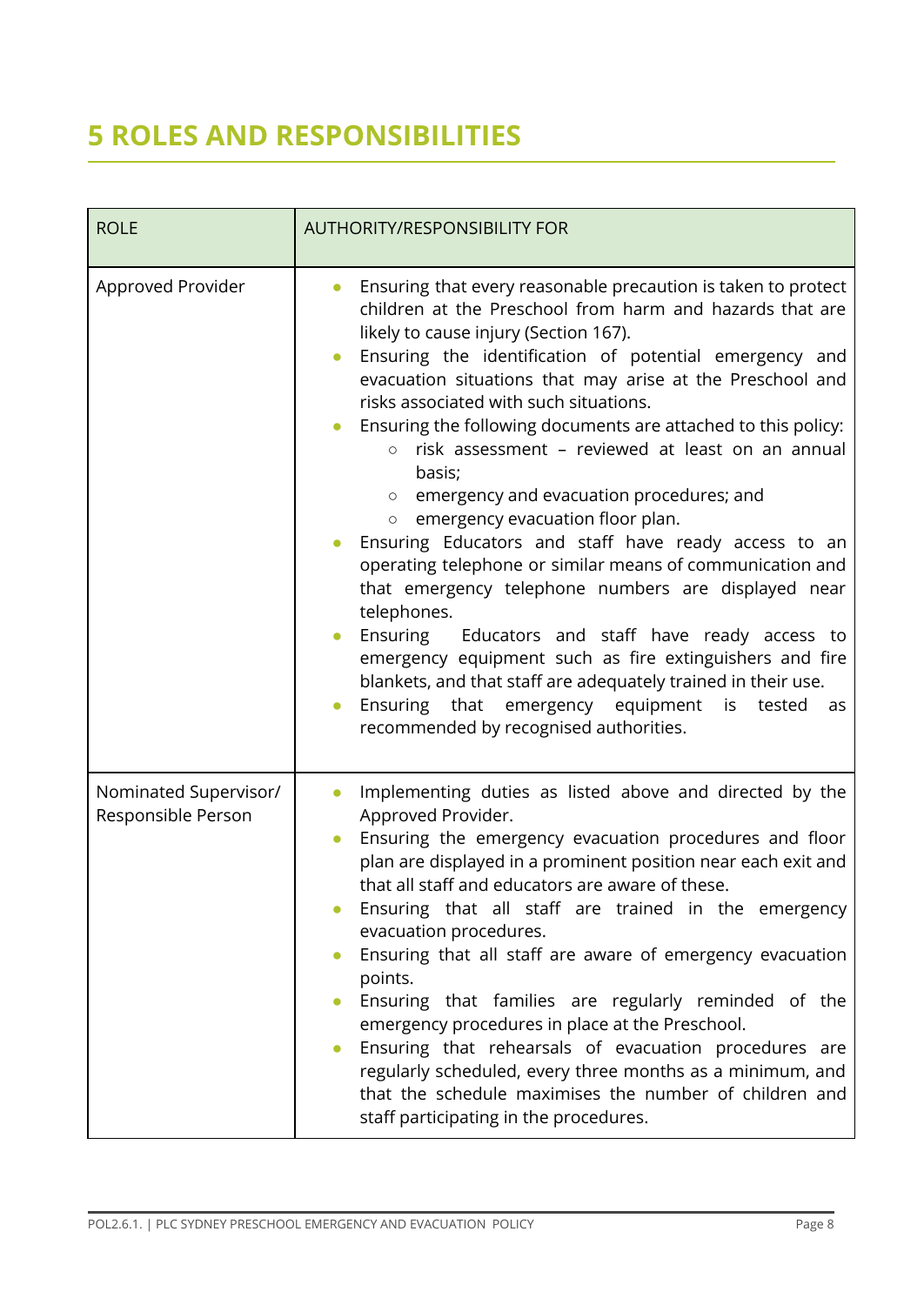|           | Ensuring that spontaneous rehearsals take place to ensure<br>staff participate in the simulation of an unplanned,<br>emergency evacuation events.<br>Providing staff with evaluation/feedback forms after each<br>scheduled and spontaneous rehearsal to assist in refining<br>their risk management procedures around the safe<br>evacuation of staff and children.<br>Ensuring all scheduled, spontaneous and actual evacuations<br>are documented and reviewed.<br>Ensuring all staff are provided with feedback forms after<br>each evacuation.<br>Ensuring all emergency contact lists are updated as required.                                                                                                                                                                                                                                                                                                                                                                                                                                                                                                                                                                                                                                                                                                                                                                                                                                                                         |
|-----------|----------------------------------------------------------------------------------------------------------------------------------------------------------------------------------------------------------------------------------------------------------------------------------------------------------------------------------------------------------------------------------------------------------------------------------------------------------------------------------------------------------------------------------------------------------------------------------------------------------------------------------------------------------------------------------------------------------------------------------------------------------------------------------------------------------------------------------------------------------------------------------------------------------------------------------------------------------------------------------------------------------------------------------------------------------------------------------------------------------------------------------------------------------------------------------------------------------------------------------------------------------------------------------------------------------------------------------------------------------------------------------------------------------------------------------------------------------------------------------------------|
| Educators | Ensuring the sign-in book accurately records attendance of<br>$\bullet$<br>each child.<br>Ensuring the time of arrival and departure is noted in the<br>sign-in book for every child.<br>Signing yourself in/out on the staff attendance record.<br>$\bullet$<br>Displaying the Emergency Procedure Plan for your room in a<br>$\bullet$<br>prominent position.<br>Practising the external procedure by different exits.<br>$\bullet$<br>Practising the internal procedure.<br>$\bullet$<br>Familiarising yourself with evacuation procedures in each<br>$\bullet$<br>area of the Preschool.<br>Familiarising relievers, students and visitors with the<br>$\bullet$<br>procedure at the beginning of the shift.<br>Ensuring all items in emergency bags are present.<br>Checking the number of children in your care regularly<br>throughout the day.<br>Providing children with learning opportunities about<br>emergency evacuation procedures.<br>Being alert to the immediate needs of all children throughout<br>the scheduled and spontaneous evacuation drills.<br>Assisting the Nominated Supervisor in identifying risks and<br>potential emergency situations.<br>Assisting the Nominated Supervisor in developing<br>procedures to decrease the risks associated with emergency<br>evacuations.<br>Ensuring they are aware of the placement of operating<br>$\bullet$<br>communications equipment and emergency equipment, and<br>are confident in their ability to operate them |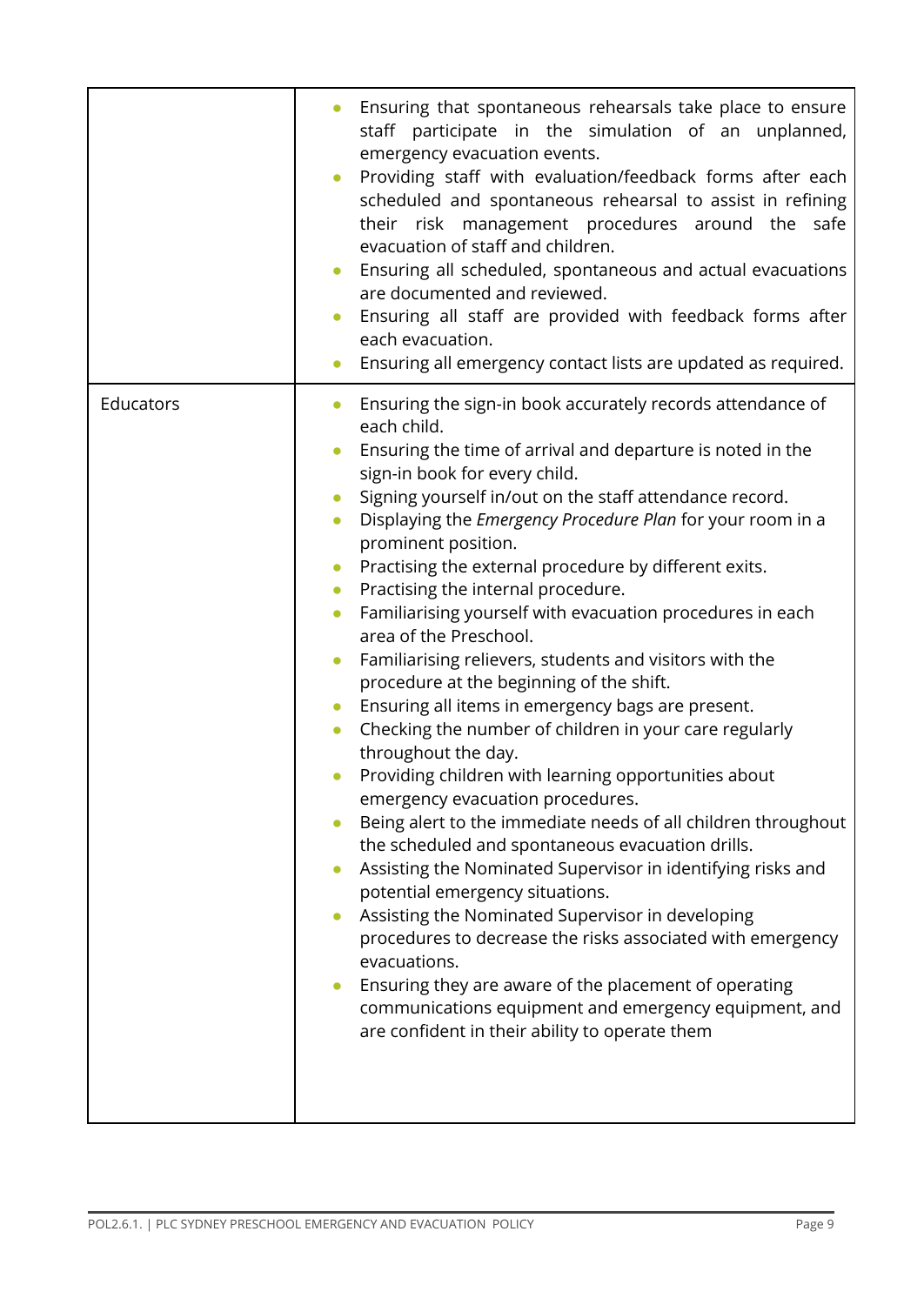| <b>Families</b> | Familiarising selves with the PLC Sydney Preschool's Emergency<br>and Evacuation Policy and Procedures and the Preschool's<br>Emergency Management Plan.<br>Ensuring you complete the attendance record on delivery<br>and collection of their child.<br>Providing emergency contact details on their child's<br>enrolment form and ensure that this is kept up to date.<br>Following the directions of staff in the event of an emergency<br>or when rehearsing emergency procedures. |
|-----------------|----------------------------------------------------------------------------------------------------------------------------------------------------------------------------------------------------------------------------------------------------------------------------------------------------------------------------------------------------------------------------------------------------------------------------------------------------------------------------------------|
|                 |                                                                                                                                                                                                                                                                                                                                                                                                                                                                                        |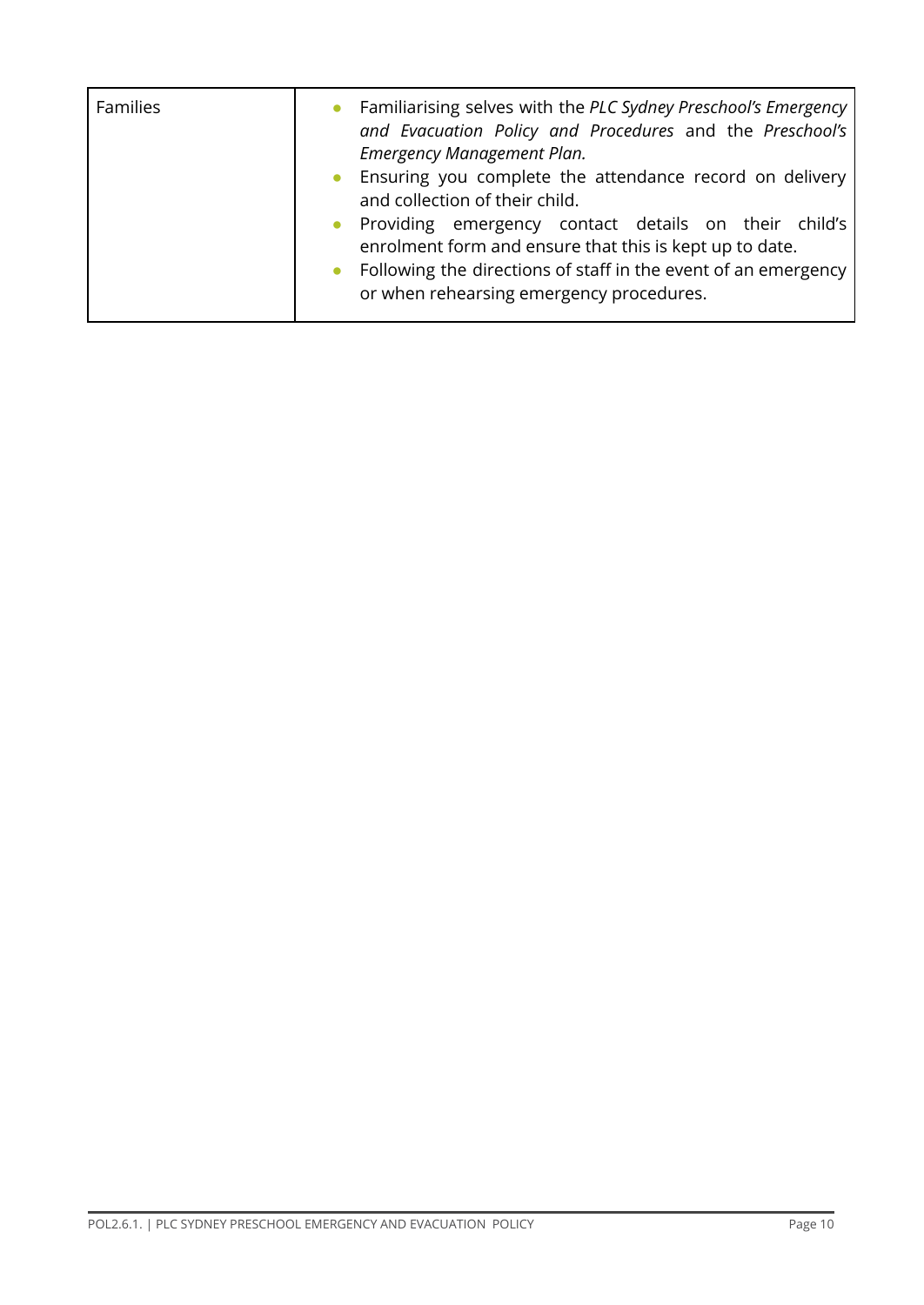## <span id="page-10-0"></span>**6 POLICY EVALUATION AND REVIEW**

This policy will be monitored to ensure compliance with legislative requirements and unless deemed necessary through the identification of practice gaps, the Preschool will review this Policy every two years.

Families and staff are essential stakeholders in the policy review process and will be given opportunity and encouragement to be actively involved.

In accordance with *R. 172 of the Education and Care Services National Regulations*, the Preschool will ensure that families of children enrolled are notified at least 14 days before making any change to a policy or procedure that may have significant impact on the provision of education and care to any child enrolled at the service; a family's ability to utilise the service; the fees charged or the way in which fees are collected.

Policies are reviewed each year, or in the event of legislative or regulatory change, or as a result of an incident at the Preschool.

| <b>Policy review date</b> | <b>Modifications</b>                                                    | <b>Next review date</b> |
|---------------------------|-------------------------------------------------------------------------|-------------------------|
| 1 March 2021              | Checked for currency; expansion of Lockdown reference<br>made           | March 2022              |
| 12 March 2021             | Added in consistent announcement messages in our<br>procedure documents |                         |
| 16 March 2021             | Added in Appendix - Notification for<br>Evacuation/lockdown drills      |                         |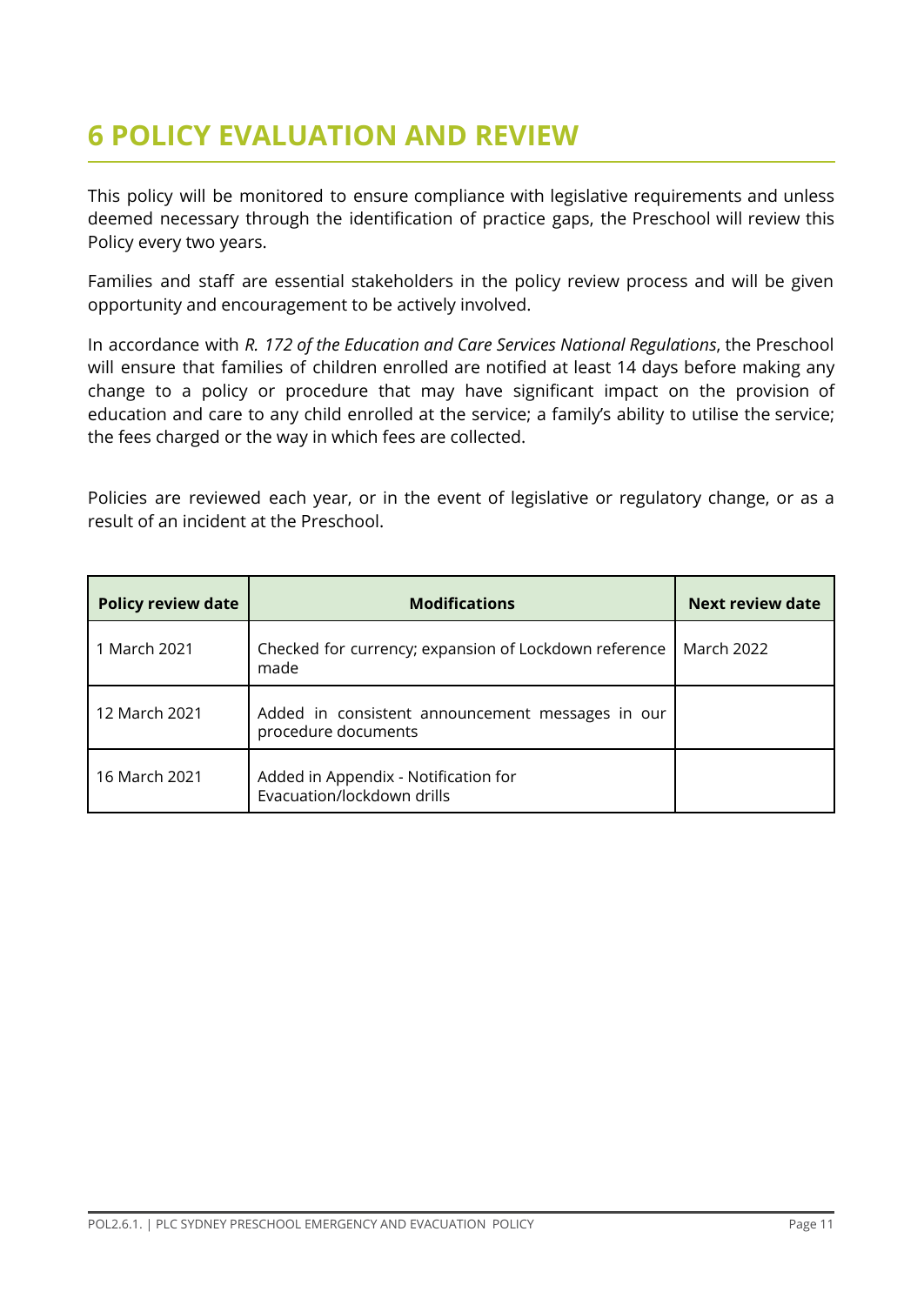### **7 APPENDIX**

## Emergency Risk Assessment

(Regulation 97: Emergency and Evacuation Procedures)

For the purposes of preparing the emergency and evacuation procedures, the approved provider of an education and care service must ensure that a risk

assessment is conducted to identify potential emergencies that are relevant to the service.

<span id="page-11-0"></span>

| <b>Potential Emergency</b><br>Situation identified | Potential Hazards identified<br>as a result of emergency<br>situation | Potential risks identified as a<br>result of emergency situation | Likelihood<br>Almost certain,<br>Likely, Possible,<br>Unlikely, Rare | Risk rating<br>Insignificant, Minor,<br>Moderate, Major,<br>Severe | Control strategies to address risk<br>Outline steps to take to maximise the safety of staff and children |
|----------------------------------------------------|-----------------------------------------------------------------------|------------------------------------------------------------------|----------------------------------------------------------------------|--------------------------------------------------------------------|----------------------------------------------------------------------------------------------------------|
|                                                    |                                                                       |                                                                  |                                                                      |                                                                    |                                                                                                          |
|                                                    |                                                                       |                                                                  |                                                                      |                                                                    |                                                                                                          |
|                                                    |                                                                       |                                                                  |                                                                      |                                                                    |                                                                                                          |
|                                                    |                                                                       |                                                                  |                                                                      |                                                                    |                                                                                                          |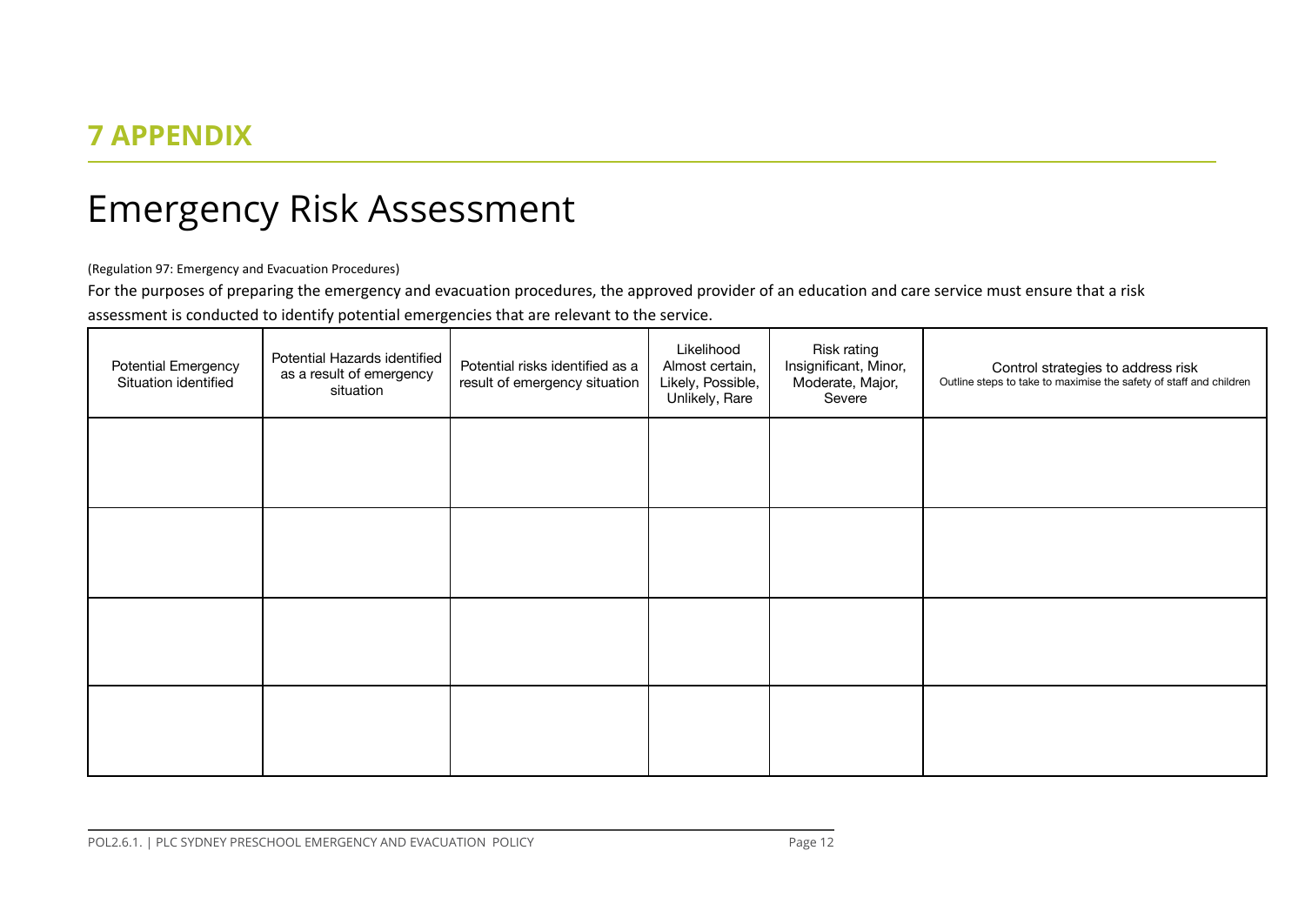# Emergency Risk Assessment

(Regulation 97: Emergency and Evacuation Procedures)

|            | Impact                |                                                  |               |               |               |               |  |  |
|------------|-----------------------|--------------------------------------------------|---------------|---------------|---------------|---------------|--|--|
|            |                       | Insignificant<br><b>Moderate</b><br><b>Minor</b> |               |               | <b>Major</b>  | <b>Severe</b> |  |  |
|            | <b>Almost Certain</b> | <b>Medium</b><br><b>High</b><br><b>High</b>      |               |               | Very high     | Very high     |  |  |
|            | <b>Likely</b>         | <b>Medium</b>                                    | <b>Medium</b> | <b>High</b>   | <b>High</b>   |               |  |  |
| Likelihood | <b>Possible</b>       | Low                                              | <b>Medium</b> | <b>High</b>   | <b>High</b>   | Very high     |  |  |
|            | <b>Unlikely</b>       | Low                                              | Low           | <b>Medium</b> | <b>Medium</b> | <b>High</b>   |  |  |
|            | Rare                  | Low                                              | Low           | <b>Medium</b> | <b>Medium</b> | <b>Medium</b> |  |  |

|          | <b>Almost certain</b> | Is expected to occur in most circumstances  |   | Insignificant   | Injuries not requiring first aid |
|----------|-----------------------|---------------------------------------------|---|-----------------|----------------------------------|
|          | <b>Likely</b>         | Will probably occur in most circumstances   |   | <b>Minor</b>    | First aid required               |
| κ        | <b>Possible</b>       | Could occur at some time                    |   | <b>Moderate</b> | Medical treatment required       |
| e        | <b>Unlikely</b>       | Not likely to occur in normal circumstances | m | <b>Major</b>    | Hospital admission required      |
|          |                       |                                             | р |                 |                                  |
|          |                       |                                             | a |                 |                                  |
| h        | Rare                  | May occur only in exceptional circumstances | C | <b>Severe</b>   | Death or permanent disabilit     |
| $\Omega$ |                       |                                             |   |                 |                                  |
| $\Omega$ |                       |                                             |   |                 |                                  |
| U        |                       |                                             |   |                 |                                  |

| <b>Almost certain</b> | Is expected to occur in most circumstances  |             | Insignificant   | Injuries not requiring first aid                  |
|-----------------------|---------------------------------------------|-------------|-----------------|---------------------------------------------------|
| <b>Likely</b>         | Will probably occur in most circumstances   |             | <b>Minor</b>    | First aid required                                |
| <b>Possible</b>       | Could occur at some time                    |             | <b>Moderate</b> | Medical treatment required                        |
| <b>Unlikely</b>       | Not likely to occur in normal circumstances | m           | <b>Major</b>    | Hospital admission required                       |
| Rare                  | May occur only in exceptional circumstances | p<br>a<br>С | <b>Severe</b>   | Death or permanent disability to one more persons |